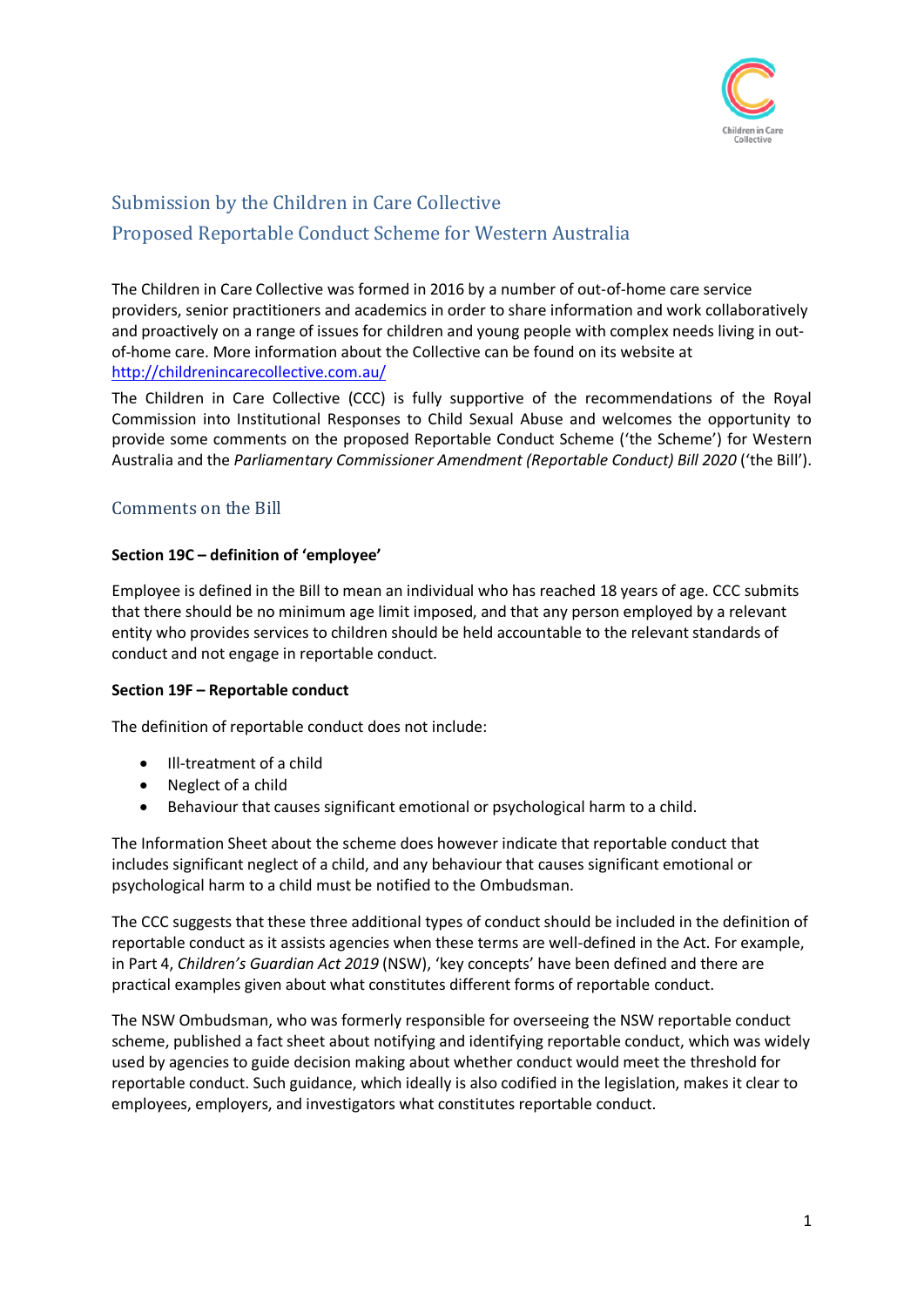## **Section 19G – Reportable conviction**

The definition of reportable conduct is quite narrow and only includes a conviction for a sexual offence or an offence prescribed by the regulations. The CCC submits that the definition of reportable conviction should extend to an offence involving reportable conduct (i.e. all types of reportable conduct) and should also include a finding of guilt without the court proceeding to a conviction.

## **Section 19I – Objects and principles**

The CCC submits that it should be an objective of the Scheme to assist entities to prevent reportable conduct from arising in the workplace, and to ensure that entities take appropriate action in response to allegations of reportable conduct and reportable convictions.

## **Section 19L – Commissioner may exempt conduct**

There is no detail included in this section for how the Commissioner decides to make a class or kind of conduct of employees exempt from being reportable conduct. This is unlike section 19N, which details about how the Commissioner may exempt the head of a relevant entity from commencing or continuing an investigation. Neither is there any detail about the basis for the Commissioner's decision to exempt a class or kind of conduct from being reportable conduct.

The CCC submits that it would assist if there was reference to how the Commissioner will decide to exempt a class or kind of conduct exempt from being reportable conduct, even if the Act defers this detail to a regulation – and on what basis. There should also be a requirement in this section for the Commissioner to notify the particular entity of the class or kind of conduct of employees that are deemed to be exempt from reportable conduct.

#### **Section 19R – Head of relevant entity must notify Commissioner**

In addition to the information listed in section 19R(2), that the head of the relevant entity must notify to the Commissioner, the CCC submits that the head of the relevant entity should also give written notice of whether a report about a child's wellbeing has been made to the Department of Communities, Child Protection and Family Support.

## **Section 19V – Head of relevant entity must report outcome of investigation**

The CCC submits that the written report that is to be provided to the Commission after the end of an investigation should also include:

- for a reportable allegation information about the facts and circumstances of the reportable allegation
- for a reportable conviction information about the conviction
- an analysis of the evidence and rationale for the findings.

The CCC submits that it will be difficult for the Commissioner to determine whether the reportable allegation or reportable conviction has been properly investigated (under section 19V(2)), if these matters are not included in the report.

The CCC suggests that a reasonable timeframe within which the written report is to be provided should be added to this section, with the ability of the Commissioner to grant an extension (at the request of the relevant entity) for the submission of the report. This would ensure that investigation are conducted and completed in a timely manner, which is in the best interests of children.